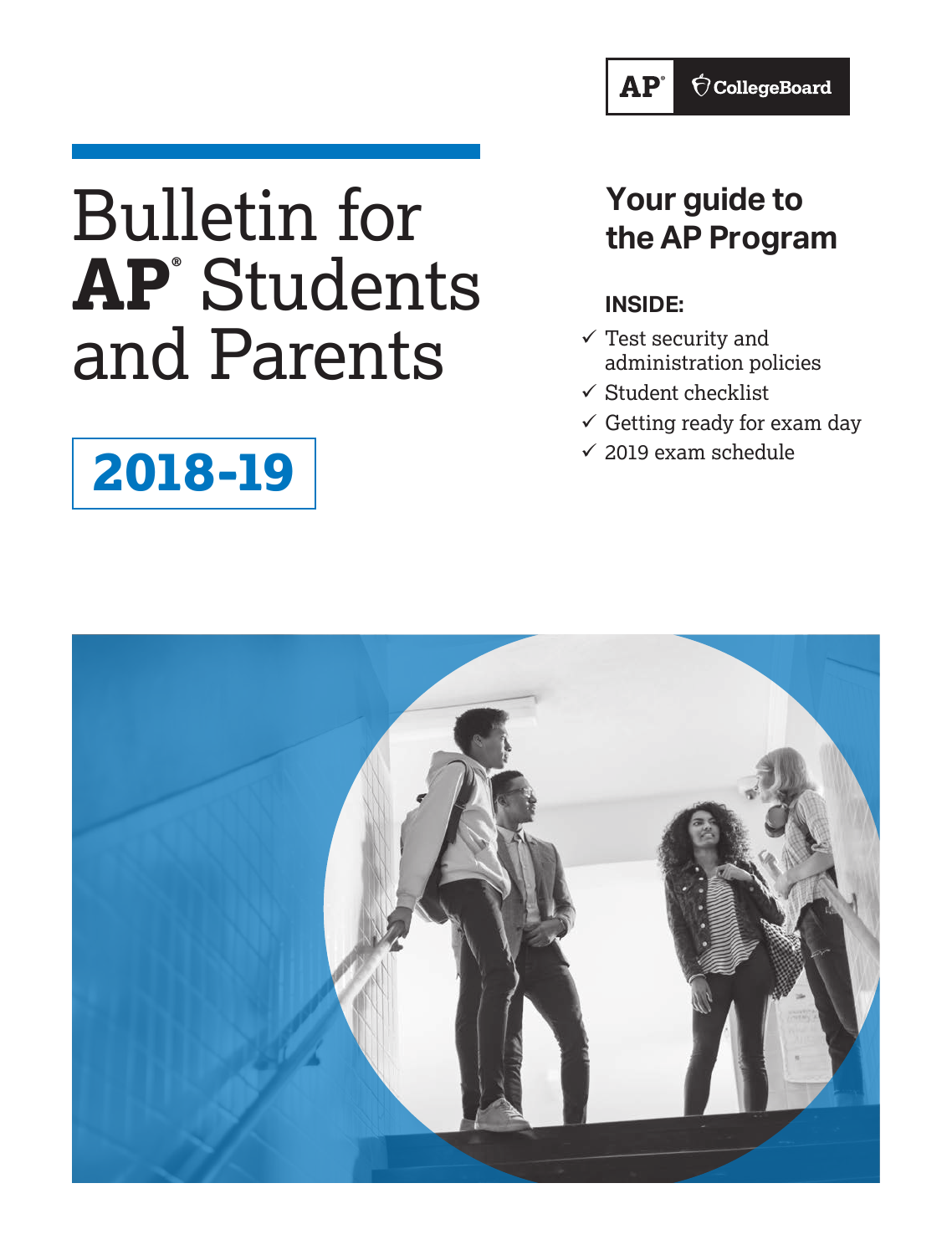#### **Contents**

- 1 **Important Information for Exam Takers**
- 2 **AP Exam Basics**
- 5 **Getting Ready for Exam Day**
- 6 **Exam Day**
- 7 **Additional Information**
- 8 **AP Student Checklist 2019**
- 9 **Getting and Sending Your Exam Scores**
- Back **2019 AP Exam Schedule; Contacts**

#### Follow Us!

[@APforStudents](https://twitter.com/APforStudents)

**YouTube** [youtube.com/advancedplacement](http://youtube.com/advancedplacement)

### **About the College Board**

The College Board is a mission-driven not-for-profit organization that connects students to college success and opportunity. Founded in 1900, the College Board was created to expand access to higher education. Today, the membership association is made up of over 6,000 of the world's leading educational institutions and is dedicated to promoting excellence and equity in education. Each year, the College Board helps more than seven million students prepare for a successful transition to college through programs and services in college readiness and college success—including the SAT® and the Advanced Placement Program®. The organization also serves the education community through research and advocacy on behalf of students, educators, and schools.

For further information, visit **[collegeboard.org](http://www.collegeboard.org)**.

### **AP Program®**

With AP® , students can take college-level course work in high school. When students take AP courses and exams, they demonstrate to college admission officers that they have sought out an educational experience that will prepare them for success in college and beyond.

Performing well on an AP Exam means more than just the successful completion of a course. Most colleges and universities accept successful exam scores for credit, advanced placement, or both. And, research consistently shows that students who are successful in AP typically experience greater academic success in college than those who don't participate in AP.

Visit **[apstudents.org/courses](http://apstudents.org/courses)** for detailed information about the 38 AP courses and exams, including course and exam descriptions, sample free-response questions and scoring guidelines, study skills, exam tips, and more.

### **Boletín para estudiantes de AP y sus padres**

El boletín para estudiantes de AP y sus padres 2018-19 se publica también en español. Puedes descargar este boletín visitando **[apstudents.org/prepare](http://apstudents.org/prepare)**.

Puedes solicitar copias impresas gratuitas visitando la página **[collegeboard.org/freepubs](http://www.collegeboard.org/freepubs)** o llamando al 800-323-7155 o 703-297-3960.

### **AP® Students**

Congratulations! As an AP® student, you're taking part in a college-level academic experience that will challenge and inspire you and prepare you for college and beyond. Your hard work is helping you prepare for the AP Exam, giving you the opportunity to earn credit and advanced placement in college.

This *2018-19 Bulletin for AP Students and Parents* has important information about the AP Exams, including the policies and procedures for exam administration and security that help ensure a fair and uniform testing experience for all students. On exam day, you'll be asked to sign a statement on your answer sheet indicating you understand and agree to the policies and procedures in this publication.

### **Parents and Guardians**

We encourage you to read this bulletin and take special note of important dates and other information related to the exam administration.

#### How you can support your child:

- § Designate specific areas in your home for schoolwork and study.
- § Remind your child to prioritize classes, activities, and work commitments.
- Encourage your child to form a study group.
- Review high school graduation requirements with your child.
- § If your child needs testing accommodations, work with the school's SSD coordinator. (See page 7 for details.)

© 2018 The College Board. College Board, Advanced Placement Program, AP, AP Central, and the acorn logo are registered trademarks of the College Board. AP Capstone is a trademark owned by the College Board. All other marks are the property of their respective owners.

Visit the College Board on the web: **[collegeboard.org](http://www.collegeboard.org)**.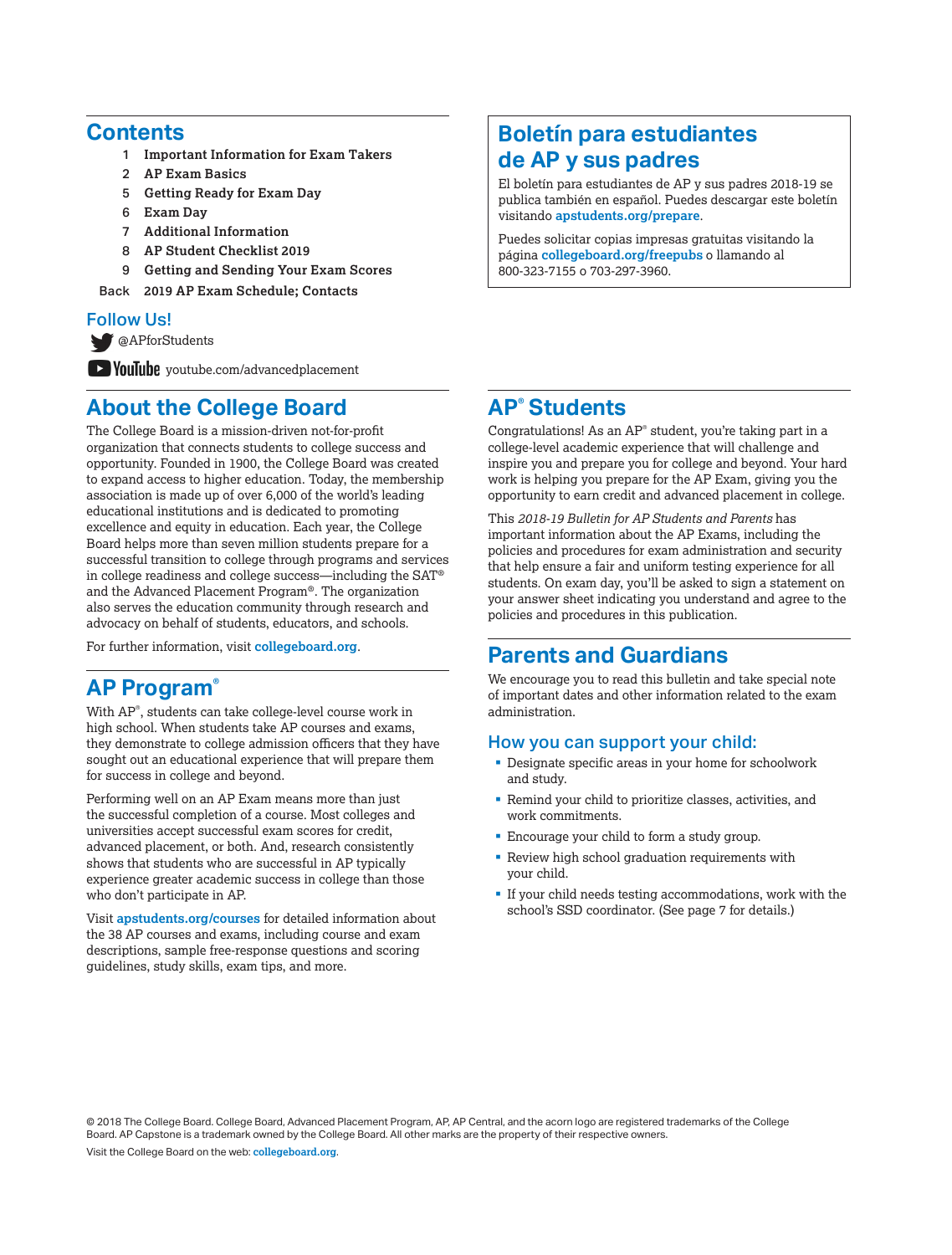## **Important Information for Exam Takers**

### **Privacy Policy**

The College Board ("us") carefully manages and safeguards students' personal information. Except as described in this publication, or to share with our operational partners for the purpose of administering testing services and generating score reports, the personal information you provide to the College Board will not be sold, rented, loaned, or otherwise shared. For personal information you provide online, please see the College Board's online privacy policy at **[collegeboard.org/privacy-policy](http://www.collegeboard.org/privacy-policy)**.

We reserve the right to contact the appropriate individuals or agencies—including your high school—if we believe you or someone else may be in imminent danger, based on any information you provide to the College Board, including your responses to AP Exam questions. We might also provide the relevant essay or other content, along with your personal information, to those contacted.

### **How Your Scores and Other Information Are Used**

Your AP® score report is available to you, any college you designate, and your high school and school district in July.

Your AP scores and/or personally identifying information may be shared in the following circumstances:

- If you take a class through an online provider and indicate the provider's code on your answer sheet, the online provider will also receive your score for that class (in addition to the school you attend).
- If your school, district, or state partners with other educational organizations. Please consult your school for individual policies.
- When a state requests the names of its public school students who receive fee reductions for audit or invoice verification. In such cases, the state agrees to maintain the confidentiality of such data.
- If you earn a State AP Scholar Award, your state superintendent of education's office and governor's office may be notified so they can recognize your achievement.
- For research purposes and/or to prepare research reports (in the aggregate and/or anonymously). Occasionally, College Board researchers and their subcontractors may contact students to invite their participation in surveys or other research. By providing your phone number on your answer sheet, you agree to be contacted by the College Board regarding a test or program you registered for, opportunities to participate in research surveys, and/or free college planning services.
- If you're a resident of the state of Kentucky, your AP Exam scores will automatically be sent to the Kentucky Higher Education Assistance Authority (KHEAA). If you don't want your scores sent to KHEAA, write to: AP Program, Educational Testing Service, 1425 Lower Ferry Road, 29Q, Ewing, NJ 08618. Include your full name, mailing address, date of birth, sex, 8-digit AP number, and your 6-digit high school code number.

### **Your Email Address**

By providing your email address on your AP answer sheet, you give the College Board and its operational partners

permission to contact you via email. Your email will be used to send you important information about your exams, scores, and any AP awards you may earn.

### **Student Search Service® Program**

The College Board's Student Search Service® is a free and voluntary program to connect you with information about educational and financial aid opportunities from nearly 1,900 eligible colleges, universities, and scholarship and other educational programs. Here's how it works:

- **1.** When you take an AP Exam, indicate on your answer sheet that you want to be part of Student Search Service.
- **2.** Participating, eligible organizations use Student Search Service to find and contact groups of students, like you, because these students may be a good fit for their communities and programs. Only students who opted to participate in Student Search Service will be included.
- **3.** To find groups of students, these organizations can use any attribute you provided when taking a College Board assessment (or when providing information on the College Board's college planning website, Big Future), except the following: disability, Social Security number, self-reported parental income, phone numbers, and actual test scores.
- **4.** The most searched items are expected high school graduation date, cumulative grade point average (GPA), and intended college major.

If you have questions or concerns about Student Search Service or want more information about the program, please visit **[collegeboard.org/student-search-service](http://www.collegeboard.org/student-search-service)** or call 866-825-8051.

If at any time you change your mind and want to stop participating, please email **[SearchCustomerService@](mailto:SearchCustomerService%40collegeboard.org?subject=) [collegeboard.org](mailto:SearchCustomerService%40collegeboard.org?subject=)** or call 866-825-8051. Please note that any eligible participating organizations that have already received your name and other data may continue to send you information, but your information will not be included going forward from the time you elect to opt out.

### **Telemarketing and Internet Scams**

If you get an unsolicited phone call from someone claiming to work for the College Board, attempting to sell you test-prep products, or requesting personally identifying information (such as credit card and Social Security numbers), do NOT provide the caller with any personal information.

- Be cautious about unsolicited contacts via phone or email.
- § The College Board will never contact you to ask you to send your credit card, bank account, or password information by phone or through email.
- § Never supply credit card information to someone who calls or emails you.
- § If you think you've received a fraudulent call or email, contact the Federal Trade Commission at **[ftc.gov](http://ftc.gov)** and your local authorities and provide them with all the details.
- Remember: If an offer appears too good to be true, it probably is.
- For more information about phone or internet scams, visit **[collegeboard.org/privacy-policy/security](http://www.collegeboard.org/privacy-policy/security)**.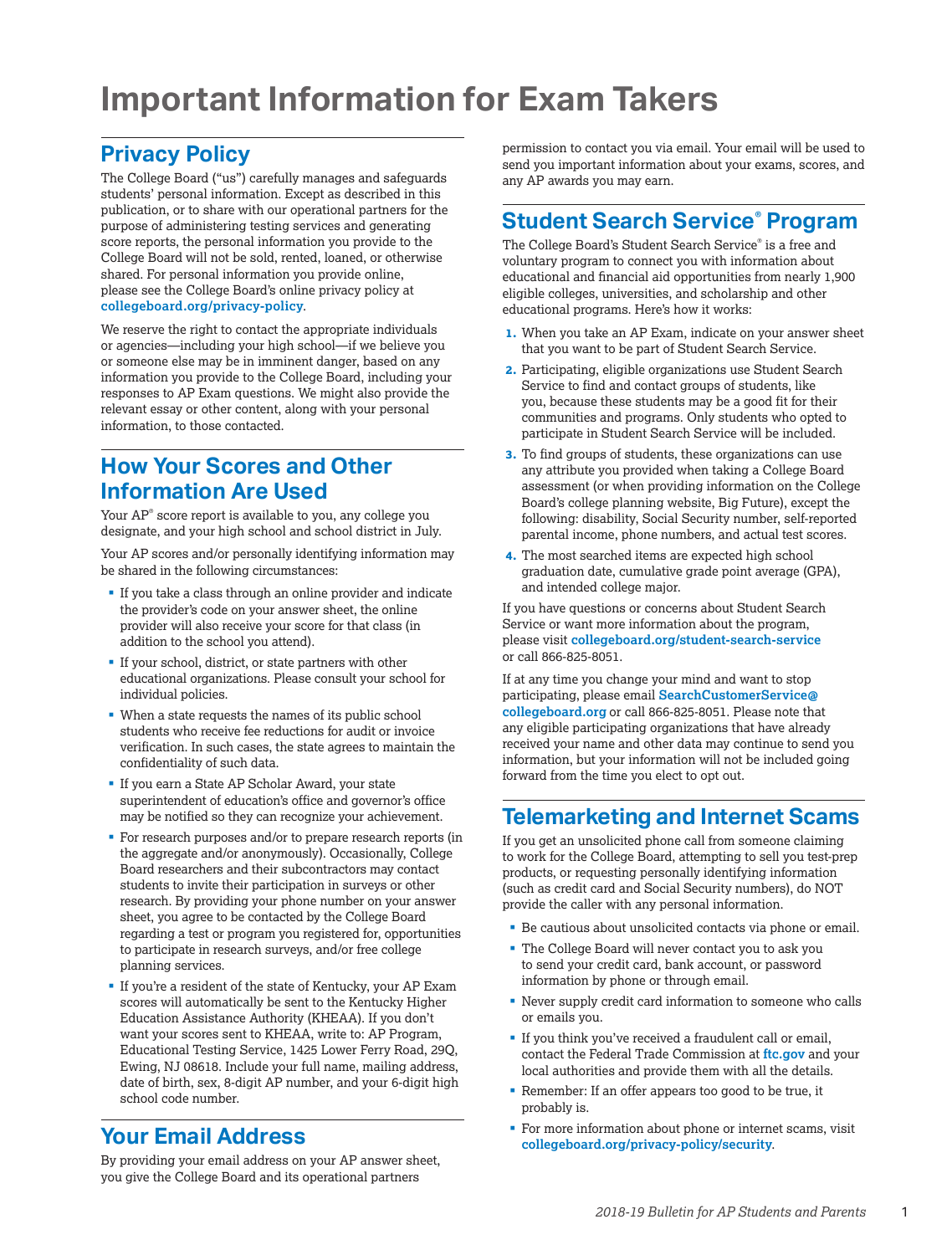### **Registration and Fees**

#### How to Register

If your school offers AP courses, contact your AP coordinator to register for the exams. Your AP coordinator will order the materials, collect fees, and let you know when and where to take the exams.

You may take as many AP Exams as you want, with the following qualifications:

- § You may not take both the AP Calculus AB and AP Calculus BC Exams in the same year.
- § If you want to take two exams that are scheduled at the same time, ask your AP coordinator for information about taking one of the exams on the alternate (late-testing) exam date.
- § You may submit more than one AP Studio Art portfolio, but you may only submit one of each type of portfolio. For example, you can't submit two drawing portfolios in the same year. You may not duplicate works or images among the portfolios, and portfolios cannot be combined. If you want to submit a portfolio for both Drawing and 2-D Design, you'll need to submit two separate portfolios with two different sets of artwork and pay two separate fees.
- § You may not take an exam more than once in the same year. You may, however, repeat an exam in a subsequent year. In this case, both scores will be reported unless you request one be withheld or canceled (see page 9).

**NOTE:** *If you're homeschooled, your school doesn't administer AP Exams, or if you plan to test with accommodations, see page 7.*

#### Fees

| AP Exam                                                                  | \$94  |
|--------------------------------------------------------------------------|-------|
| International AP Exam <sup>*</sup>                                       | \$124 |
| AP Capstone (AP Seminar or AP Research)<br>Exam (U.S. and international) | \$142 |
| Unused exams                                                             | \$15  |
|                                                                          |       |

\*Applies to exams administered at schools outside the United States, U.S. territories and commonwealths, and Canada, with the exception of U.S. Department of Defense Dependents Schools (DoDDS).

#### **Other Fees**

Late testing: Occasionally, it's necessary for students to test late using an alternate form of the exam. Depending on the reasons for late testing, schools may be charged an additional \$45 fee per alternate exam, part or all of which the school may ask students to pay. Students qualifying for the College Board fee reduction will not be charged the late-testing fee.

Schools may charge a higher fee to recover proctoring and administration costs.

#### **Fee Reductions**

The College Board provides a \$32 fee reduction per exam for students with financial need. For each AP Exam taken with a fee reduction, the school forgoes its \$9 rebate, resulting in a cost of \$53 per exam. Many states and districts use federal, state, and local funding to further reduce exam fees. Check with your AP coordinator to learn more.

#### **Refunds**

You may talk to your AP coordinator to request a refund if you pay for but don't take an exam. Once a student opens the shrinkwrap on exam materials, the fee is not refundable.

### **Scores**

Each AP Exam score is a weighted combination of your scores on the multiple-choice section, the free-response section, and, as applicable, through-course performance assessments. AP Exam scores are reported on a 5-point scale, which offers a recommendation on how qualified you are to receive college credit and placement.

- 5 = extremely well qualified
- $4$  = well qualified
- $3 =$  qualified
- 2 = possibly qualified
- 1 = no recommendation

AP Exam scores of 5 are equivalent to grades of A+ and A in the corresponding college course. AP Exam scores of 4 are equivalent to grades of A-, B+, and B in college. AP Exam scores of 3 are equivalent to grades of B-, C+, and C in college.

### Opportunity for College Credit

With qualifying AP Exam scores, you can earn credit, advanced placement, or both at the majority of colleges and universities in the United States and Canada. Individual colleges and universities, not the College Board or the AP Program, grant course credit and placement. You should get a college's AP policy in writing. Check with the institution directly or use the AP Credit Policy Info search at **[apstudents.org/creditpolicy](http://apstudents.org/creditpolicy)**.

You decide which colleges (if any) receive your AP Exam scores. See page 9 for more information on AP score reporting services. Colleges that receive your AP score report will typically notify you during the summer of any advanced placement, credit, or exemption you've earned. Contact your college to learn how your AP Exam scores will be applied.

#### AP Scholar Awards

Each summer, the College Board recognizes high school students who have demonstrated exemplary college-level achievement with AP Scholar Awards. While there is no monetary award from the College Board, AP Scholar Awards further strengthen your college admission portfolio. For information about award criteria and other available awards and recognitions, go to: **[apstudents.org/awards](http://apstudents.org/awards)**.

#### **AP CAPSTONE™ DIPLOMA PROGRAM**

- § AP Seminar and AP Research are only available at schools participating in the AP Capstone™ Diploma program.
- § Once you submit any performance task component as final in the AP Digital Portfolio or start the end-of-course exam, the full exam fee will be charged. If an exam was ordered for you but you never submitted any performance tasks as final or started the end-of-course exam, you may be responsible for paying the \$15 fee that the school is charged for each unused exam.
- § Your final AP Seminar score of 1–5 will be based on performance tasks submitted online during the school year and an end-of-course exam that you'll take during the AP Exam administration in May. Your final AP Research score of 1–5 will be based on the Academic Paper and presentation and oral defense completed during the school year. There is no end-of-course exam for AP Research.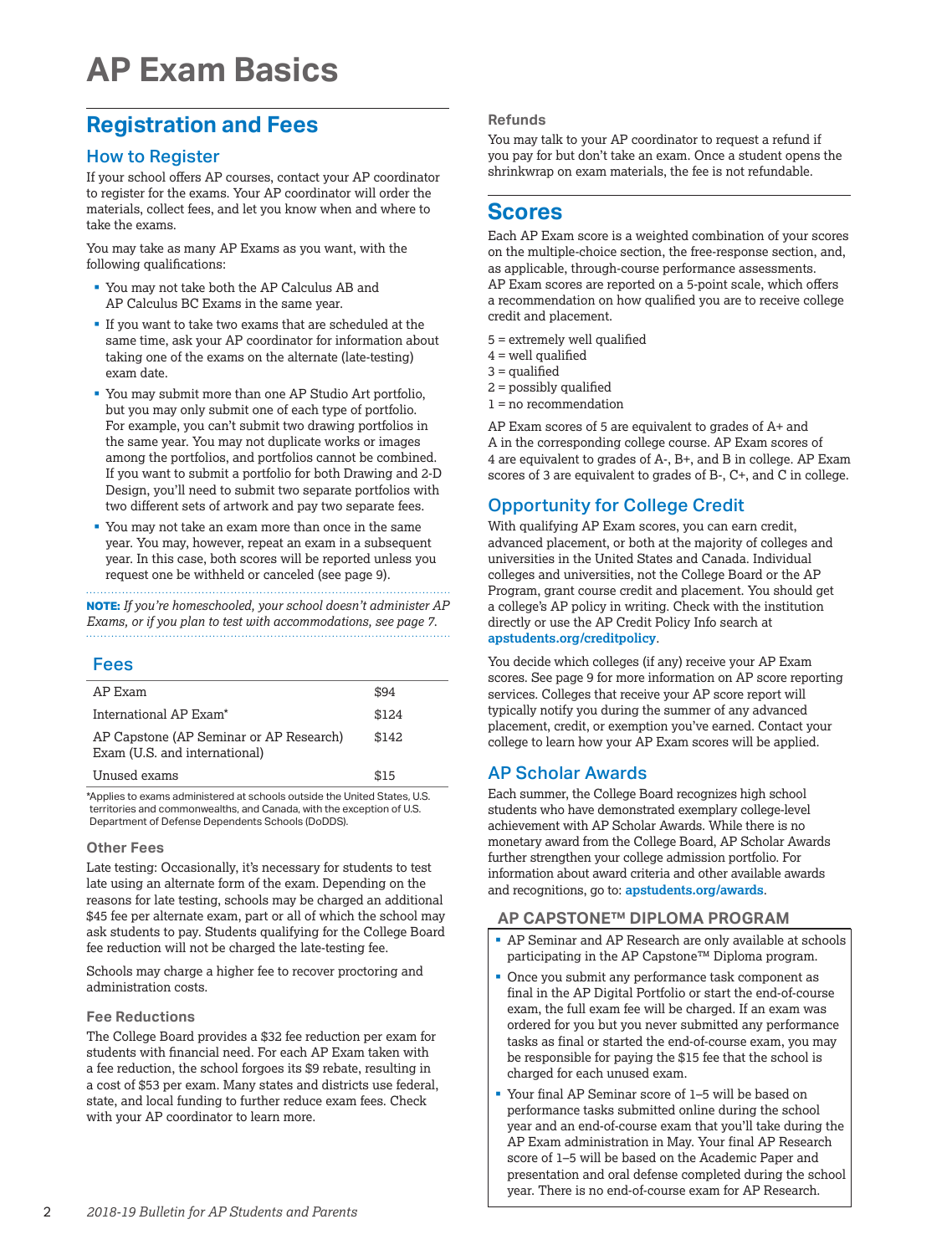### **Test Security and Administration Policies and Procedures**

All AP students deserve a fair and uniform testing experience. The following policies and procedures are designed to:

- protect the integrity of AP Exams and AP Exam scores;
- § give all students equivalent opportunities to demonstrate their knowledge on exam day; and
- § prevent any students from gaining an unfair advantage.

If we determine that your testing experience didn't meet our standards for administering exams—even if this wasn't your fault—we reserve the right to cancel your AP Exam score. This is to protect the integrity of the AP Exam for all AP students, and to ensure that we can stand behind all scores submitted to colleges and universities for credit or advanced placement. When the College Board considers it appropriate, in its sole discretion, but not under all circumstances, you'll be given the opportunity to retest.

We reserve the right to decline to score an AP Exam or cancel an AP Exam score when, in our judgment, any of the following occurs:

#### 1. Violation of test security policies and procedures

On exam day, you are required to sign your answer sheet, indicating that you're aware of, and agree to, all of the policies and procedures listed in this bulletin. You also must sign the covers of the multiple-choice and free-response booklets, affirming statements related to the security of the exam. You must follow all policies and procedures related to maintaining the security of AP Exams, including:

- Exams must be administered on the established schedule. The exam administration may never begin before the official starting time and may begin only up to one hour after the official starting time on the specified day. If an exam is offered to you at an incorrect date or time, you should refuse to take it; contact Educational Testing Service's (ETS) Office of Testing Integrity to arrange to take an alternate exam. See back cover for contact information.
- § You must not remove the shrinkwrap and open exam materials until instructed to do so by the proctor, so that no one sees the exam content before the administration begins.
- You may not, under any circumstances, remove exam materials from the testing room.
- § Because multiple-choice content is sometimes reused, no one other than you may access your multiple-choice content at any time.
- § Multiple-choice section: You may never remove the exam content from the testing room, give it to anyone else; discuss it with anyone (including your AP teacher); or share it through any means, including, but not limited to, email, text messages, photographs, and social media/the internet.
- § Free-response section: You may only discuss free-response content that is released on the College Board website two days after the regularly scheduled exam administration. If the content in the exam is not released, you may not discuss or share it with anyone.
- Exam materials are secured before, during, and after the exam. You are prohibited from accessing secured exam materials at any time before or after the exam.
- § **Prohibited in the exam room and break area:** Electronic equipment (phones, smartwatches, or wearable technology of any kind, laptops, tablet computers, Bluetooth devices, portable listening or recording devices—MP3 player, iPod®, etc.—cameras or other photographic equipment, devices

that can access the internet, separate timers of any type, and any other electronic or communication devices) are prohibited in the exam room and break areas. A student observed with any of these devices during testing or breaks may be dismissed from the exam, the device may be confiscated, the student's score may be canceled, and no retest may be permitted. Calculators are also prohibited unless they're allowed or required for the specific exam. School-owned and -controlled recording devices are allowed **only** for the AP French, German, Italian, and Spanish Language and Culture Exams and the AP Music Theory Exam. See page 5.

- § You may not consult textbooks, notes, teachers, other students, or any other resource during the exam or during the break between Sections I and II of the exam, or during any unscheduled breaks.
- § You may not leave the building at any time during the exam administration, including during breaks, without permission.
- § You may not leave the designated break area without permission.
- § Teachers, college faculty or instructors, department chairs, tutors, individuals involved in test-preparation services, and educators of any kind (including, but not limited to, curriculum specialists, school counselors, and administrators) are prohibited from taking or reviewing the content of an AP Exam.
- § No one, except the students as they take the exam, should see the exam content or student responses.
- § Violation of test security policies may result in score cancellation, and under some circumstances individuals may be banned from future testing. The College Board will prohibit individuals from taking the SAT, SAT Subject Tests, or AP Exams when we conclude they have deliberately gained or attempted to gain or share an unfair advantage on any College Board test, or otherwise threatened the integrity of the test. See **[apstudents.org/examsecurity](http://apstudents.org/examsecurity)** for details.

#### 2. Disclosure of secure test items

The College Board will automatically cancel your exam score and may ban you from future testing if you are discovered disclosing through any means the following:

- multiple-choice content;
- **•** free-response content from an alternate exam;
- free-response content from a regularly scheduled exam within two days of its administration; or
- § free-response content that is not released on the College Board website two days after the regularly scheduled exam administration.

**Important:** If you post to any form of social media during the exam or refer to unreleased exam content at any time after the exam, your score will be canceled, no retest will be permitted, and you may be banned from future testing.

#### 3. Misconduct

If you engage in misconduct in connection with an AP Exam, you may be asked to turn in your exam materials and leave the testing room. You may not return to the testing room, your AP Exam score will not be reported, and you may be banned from future testing. Misconduct includes:

- § Obtaining, or attempting to obtain, improper access to the exam, or a part of the exam, or information about the exam.
- Removing a page or portions of a page from the exam book.
- Attempting to remove from the testing room any part of the exam or any notes relating to the exam.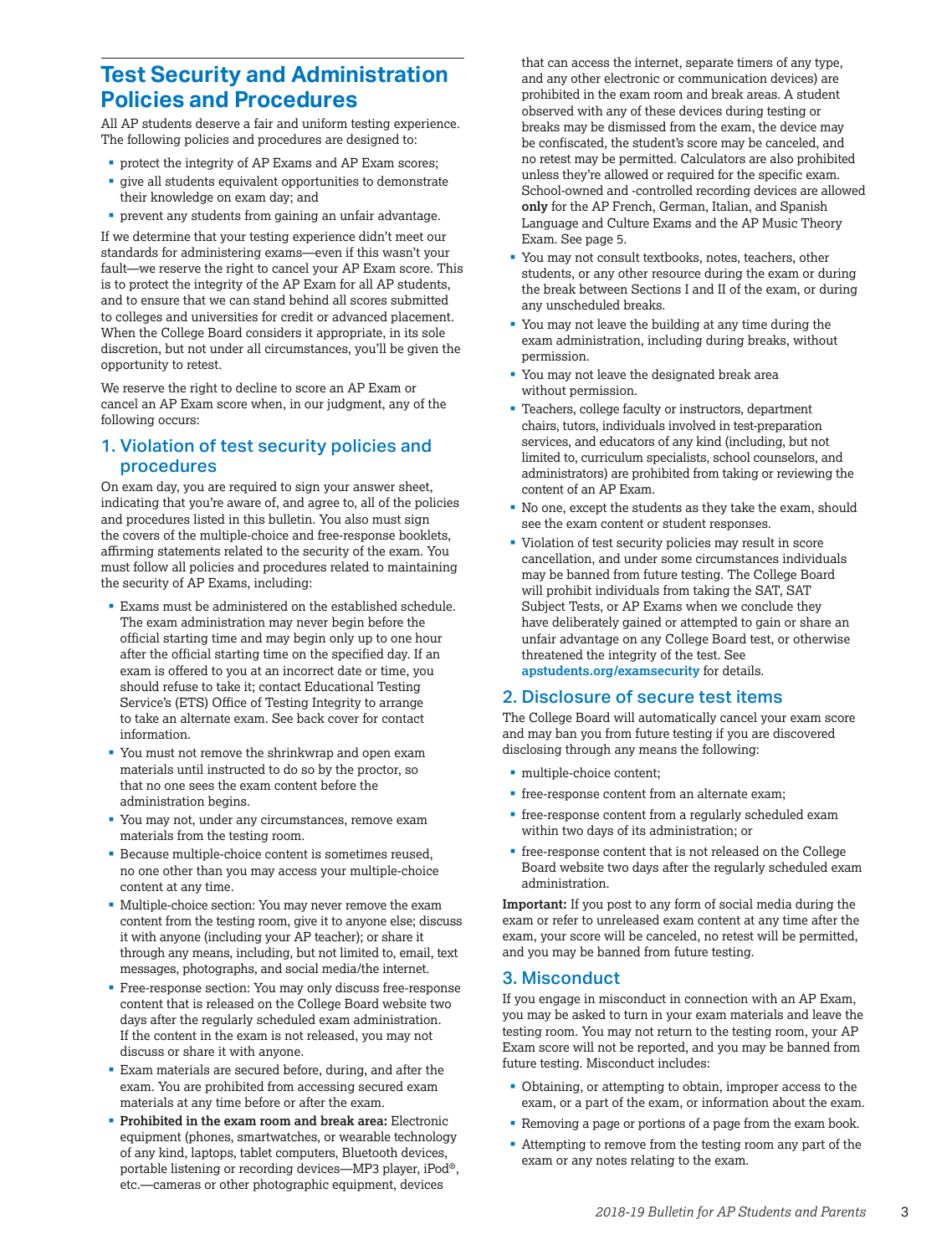- Referring to, looking through, or working on any exam, or exam section, other than during the timed testing period for that exam or exam section.
- § Accessing or attempting to access any prohibited aids.
- § Accessing or attempting to access a phone of any kind or electronic device during testing or during breaks.
- Having subject-related information on your clothing, shoes, or body.
- Using testing accommodations that have not been preapproved by the College Board.
- Bringing food or drink into the testing room (unless it's approved as an accommodation by the College Board).
- Leaving the testing room, building, or designated break area without permission and/or taking an extended break.
- § Copying the work of another student or of published or unpublished sources.
- Attempting to give or get assistance, or otherwise communicate, through any means, with another person about the exam during the exam administration, including breaks.
- Attempting to take the exam for someone else.
- Creating a disturbance.

#### **Policy on Plagiarism and Falsification or Fabrication of Information for the AP Capstone Diploma Program**

A student who fails to acknowledge the source or author of any and all information or evidence taken from the work of someone else through citation, attribution, or reference in the body of the work, or through a bibliographic entry, will receive a score of 0 on that particular component of the AP Seminar and/or AP Research performance task. In AP Seminar, a team of students that fails to properly acknowledge sources or authors on the Team Multimedia Presentation will receive a group score of 0 for that component of the Team Project and Presentation. A student who incorporates falsified or fabricated information (e.g., evidence, data, sources, and/or authors) will receive a score of 0 on that particular component of the AP Seminar and/or AP Research performance task. In AP Seminar, a team of students that incorporates falsified or fabricated information in the Team Multimedia Presentation will receive a group score of 0 for that component of the Team Project and Presentation.

#### **AP Computer Science Principles Policy on Plagiarism**

A student who fails to acknowledge (i.e., through citation, through attribution, by reference, and/or through acknowledgment in a bibliographic entry) the source or author of any and all information or evidence taken from the work of someone else will receive a score of 0 on that performance task. A computational artifact without acknowledgment of the media used in the creation of the computational artifact, and program code segment(s) written by someone else used in a program without appropriate acknowledgment, are all considered plagiarized work. To the best of their ability, teachers will ensure that students understand ethical use and acknowledgment of the ideas and work of others, as well as the consequences of plagiarism. The student's individual voice should be clearly evident, and the ideas of others must be acknowledged, attributed, and/or cited. When two students' responses are nearly identical, both responses are considered plagiarized until further investigation upon appeal.

#### 4. Testing irregularities

The term "testing irregularities" refers to problems with the administration of an exam affecting an individual or a group of test takers. These problems include, but are not limited to, administrative errors (e.g., improper timing, improper seating, improper proctoring, defective materials, defective equipment, or the failure of test administration personnel or the school to comply with test administration policies or procedures) and disruptions of exam administrations. Students may review the exam administration instructions that schools are required to follow, which are set forth in the *AP Coordinator's Manual*, available at **[collegeboard.org/apcoordinatorsmanual](http://www.collegeboard.org/apcoordinatorsmanual)**.

The College Board is solely responsible for determining whether testing irregularities have occurred. Its decisions are final. When testing irregularities occur, we may decline to score the exams of one or more students, and we may cancel the scores of one or more students when we determine that such actions are required to protect the integrity of the exam. We may do so whether or not the affected students caused the testing irregularities, benefited from them, or engaged in misconduct. When it's appropriate in our judgment, we may give the student(s) the opportunity to take a retest without charge.

#### 5. Identification discrepancies

When, in the College Board's judgment or the judgment of exam administration personnel, there is a discrepancy in your identification, you may be dismissed from the testing room. We may also decline to score your exam or may cancel your score. Law enforcement authorities may also be notified when fraud is suspected.

#### 6. Invalid scores

The College Board may cancel AP Exam scores when, in our judgment, there is substantial evidence that they are invalid for any reason. Evidence of invalidity may include, but is not limited to, plagiarism, discrepant handwriting, unusual answer patterns, or inconsistent performance on different parts of the exam or text that is similar to that in other free responses. Before canceling AP Exam scores based on substantial evidence of invalidity, we notify the affected student in writing about our concerns, give the student an opportunity to submit information that addresses our concerns, and consider any such information that is submitted. The College Board offers various options, which typically include voluntary score cancellation, a free retest, and arbitration in accordance with the ETS Standard Arbitration Agreement.

**NOTE:** *The retest option is not available outside the United States, U.S. territories, and Canada. The arbitration option is available only for tests administered in the United States and U.S. territories. If before, during, or after a review of questionable scores, ETS finds that misconduct has occurred in connection with a test, ETS may treat the matter under its misconduct procedures; in that event, the options available in connection with score invalidity reviews will not be available even if those options were previously offered.* 

### **Disputes**

EXCEPT AS OTHERWISE INDICATED IN THIS *BULLETIN*, THE COLLEGE BOARD AND ITS AGENTS AND CONTRACTORS, SHALL NOT BE LIABLE FOR ANY DAMAGES, INCLUDING CONSEQUENTIAL, DIRECT, INDIRECT, OR PUNITIVE, ARISING FROM OR OTHERWISE RELATED TO, AP COURSES, TEST DEVELOPMENT AND ADMINISTRATION, SCORE REPORTING, TEST SECURITY, OR THE FAILURE OF AP PROGRAM STAFF, STUDENTS, OR SCHOOLS TO COMPLY WITH THE COLLEGE BOARD'S POLICIES AND PROCEDURES, WHETHER OR NOT (i) THE CLAIM IS CONTRACT-BASED OR (ii) THE COLLEGE BOARD HAS BEEN ADVISED OF THE POSSIBILITY OF SUCH DAMAGES.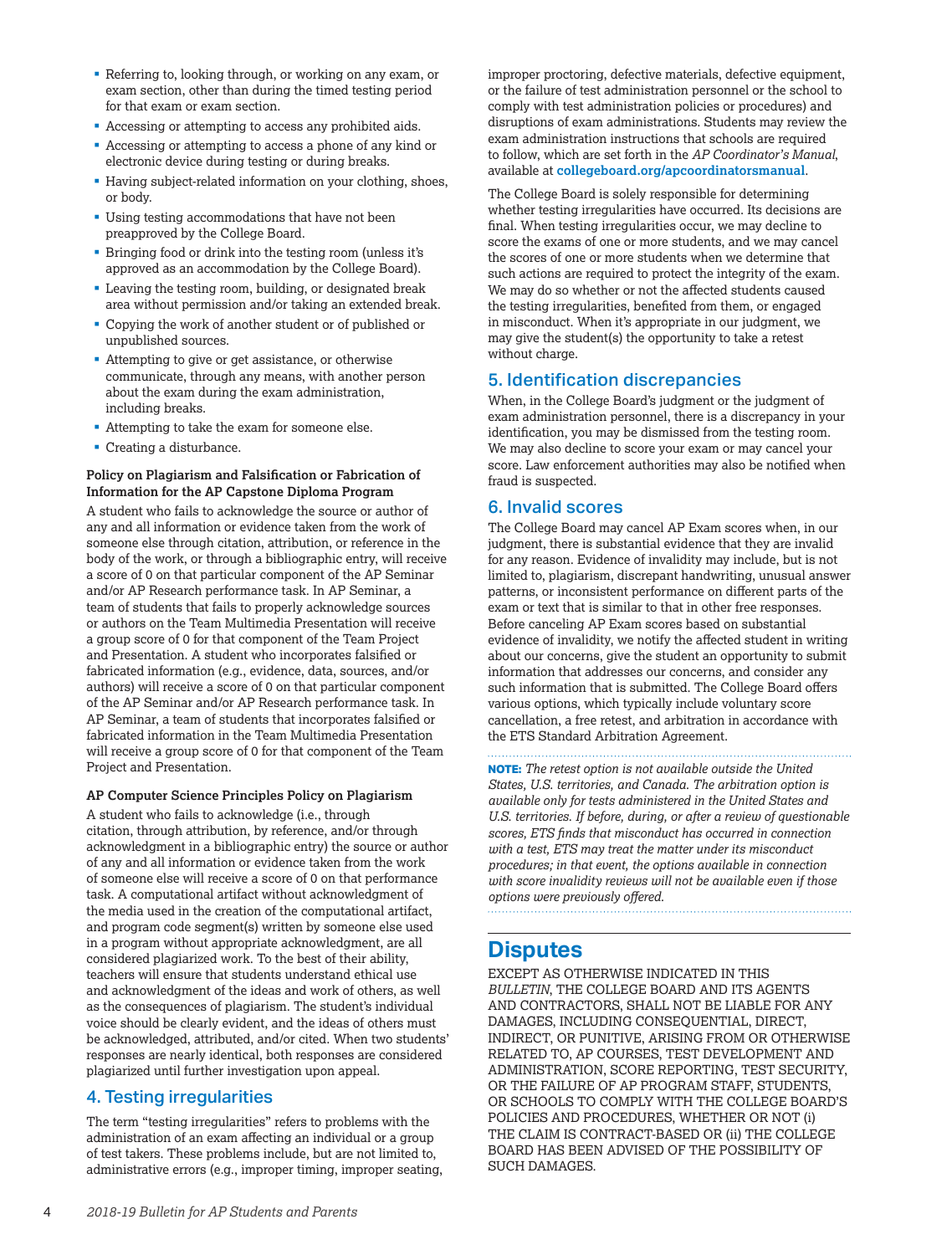Other than score validity investigations where certain students can request arbitration in accordance with ETS's Standard Arbitration Agreement or infringement of the College Board's intellectual property rights, all student disputes against the College Board and/or any or all of its contractors, that relate in any way to registering for or taking part in a College Board program such as AP or Pre-AP, including but not limited to requesting or receiving test accommodations, score reporting, and the use of test taker data, shall exclusively be resolved by a single arbitrator through binding, individual arbitration administered by the American Arbitration Association ("AAA"), under the AAA Consumer Arbitration Rules in effect at the time a request for arbitration is filed with the AAA. Copies of the AAA Rules can be located at **[www.adr.org](http://www.adr.org)**. Unless the parties mutually agree otherwise, the seat and the place of the arbitration shall be New York, New York. The parties agree that the Federal Arbitration Act ("FAA"), 9 U.S.C. § 1 et seq.

governs this provision, and it is the intent of the parties that the FAA shall pre-empt all State laws to the fullest extent permitted by law. No arbitration may be maintained as a class action, and the arbitrator shall not have the authority to combine or aggregate the disputes of more than one individual, conduct any class proceeding, make any class award, or make an award to any person or entity not a party to the arbitration, without the express written consent of the College Board. By agreeing to arbitration in accordance with this section, you are waiving your right to have your dispute heard by a judge or jury. Each party will be responsible for its own fees and expenses incurred in connection with the arbitration, regardless of its outcome. For purposes of this provision, each College Board contractor is a third party beneficiary of this section, is entitled to the rights and benefits hereunder, and may enforce the provisions hereof as if it were a party hereto.

# **Getting Ready for Exam Day**

Knowing what to expect will help you be more confident and comfortable on exam day. Carefully review the test security and administration policies and procedures before exam day. To make sure you're prepared, encourage your AP teachers to offer a timed practice exam that's as similar to the actual AP Exam as possible. If you have any questions about how exam day will work, talk to your AP coordinator.

### **Special Exam Preparation**

#### **AP Studio Art**

Students completing AP Studio Art portfolio exams (2-D, 3-D, or Drawing), must submit materials to their teachers digitally. To learn more, talk to your teacher or visit **[apstudents.org/studioartdigital](http://apstudents.org/studioartdigital)**.

#### **What to Bring to the Exam Room**

- § Two sharpened No. 2 pencils with erasers, for all responses on your multiple-choice answer sheet. (Students outside the U.S.: bring HB or No. 2 pencils.)
- § Two pens with black or dark blue ink for completing areas on the exam booklet covers and for free-response questions in most exams.
- § Your 6-digit school code. Homeschooled students will be provided with their state's or country's homeschool code at the time of the exam.
- § A watch that does not have internet access, does not beep, and does not have an alarm.
- Up to two approved calculators with the necessary capabilities if you're taking the AP Biology, Calculus, Chemistry, Physics, or Statistics Exams. Visit **[apstudents.org/courses](http://apstudents.org/courses)** to find the calculator policy for your subject. For a list of approved graphing calculators, visit **[apstudents.org/calculators](http://apstudents.org/calculators)**.
- § A ruler or straightedge only if you're taking an AP Physics Exam. Protractors are not allowed.
- § Your AP Student Pack. If you don't attend the school where you're taking the exam, you must also bring a current government-issued or school-issued photo ID.\*
- If you've been approved for testing accommodations, bring your SSD Student Accommodation letter to verify your approval.

#### **AP Computer Science Principles | AP Research | AP Seminar**

These courses require students to submit performance tasks during the year using the AP Digital Portfolio. For more information, visit: **[apstudents.org/digitalportfolio](http://apstudents.org/digitalportfolio)**.

#### **AP Chinese Language and Culture | AP Japanese Language and Culture**

These AP Exams are taken on a computer. For more information, see **[apstudents.org/courses](http://apstudents.org/courses)**.

#### **AP Music Theory | AP French, German, Italian, and Spanish Language and Culture**

All sight-singing and speaking responses must be digitally recorded. For more information, talk to your AP coordinator.

#### **What NOT to Bring to the Exam Room**\*\*

- Electronic equipment (phones, smartwatches, or wearable technology of any kind, laptops, tablet computers, Bluetooth devices, portable listening or recording devices—MP3 player, iPod®, etc.—cameras or other photographic equipment, devices that can access the internet, separate timers of any type, and any other electronic or communication devices) are prohibited in the exam room and break areas. School-owned recording devices and equipment are allowed **only** for the AP French, German, Italian, and Spanish Language and Culture Exams and the AP Music Theory Exam.
- § Books, compasses, protractors, mechanical pencils, No. 3 pencils, correction fluid, dictionaries, highlighters, notes, or colored pencils.
- § Scratch paper; notes can be made on portions of the exam booklets or, for Chinese Language and Culture and Japanese Language and Culture **only**, on scratch paper provided by the proctor.
- § Watches that beep or have an alarm.
- Computers or calculators (except as previously noted).
- Reference guides, keyboard maps, or other typing instructions.
- Ear plugs.
- § Clothing or shoes with subject-related information.
- Food or drink.
- § Clipboards.

\*Additional ID may be requested by authorized test centers outside the U.S.

<sup>\*\*</sup>Unless this has been preapproved as an accommodation by the College Board Services for Students with Disabilities office before the exam date.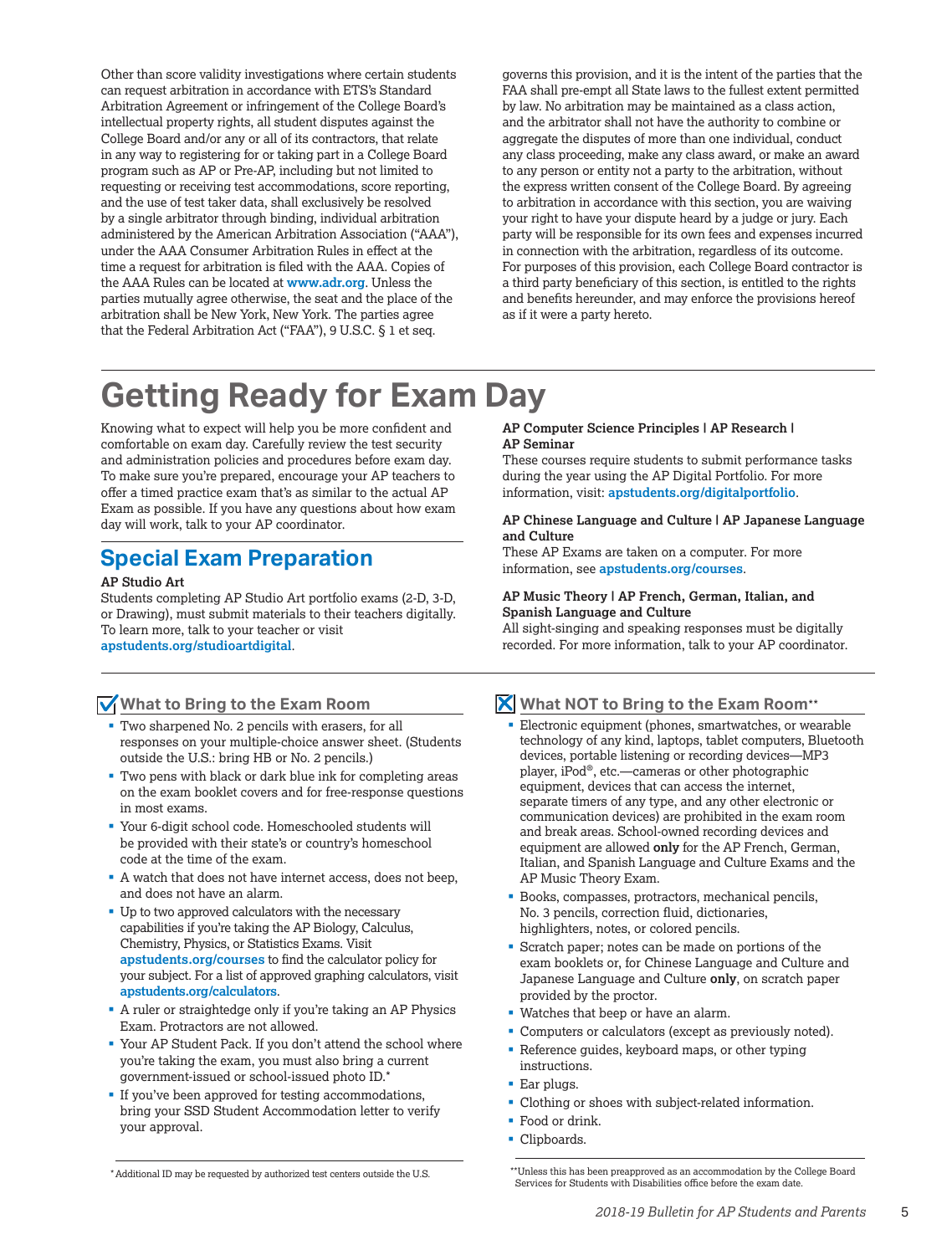### **Completing Your Registration Answer Sheet**

You will complete your registration answer sheet during a preadministration session or on the day of your first AP Exam.

**To avoid score reporting delays, fill in your AP registration answer sheet completely and accurately.**

- If you skip any important fields, such as name, date of birth, or sex, or provide incomplete or inaccurate information, you may experience delays in accessing your scores in July because these fields are used to match you to your scores.
- § The name and email address you provide on your answer sheet should be the same you use to create your College Board account. Mismatched email addresses can cause a delay in accessing your scores.
- § Your mailing address and email address must be accurate. They're used to send you important information about your exams, scores, and AP awards, if applicable.

### **Labeling Your AP Exam**

**You must place a 2019 AP number label (from the sheet in the center of your Student Pack) on each of the exam materials where it's indicated to do so.** If you don't, it may be impossible to match your answer sheet with your exam materials, which could delay or jeopardize your AP score.

- § You're assigned a unique number each year you take AP Exams.
- Never use anyone else's AP labels or number.
- Do not use more than one AP number in one year.
- § There's a removable card in your AP Student Pack to help you keep a record of your 2019 AP number. You'll need your AP number throughout the exam administration and in the months following the exam to order score reports and other services.

**NOTE:** *For the AP Chinese Language and Culture, Japanese Language and Culture, and Studio Art Exams, your AP number must be keyed accurately into the testing computer or computer you're using to upload digital images. For AP Computer Science Principles, Research, and Seminar, your AP number must be keyed accurately into the AP Digital Portfolio by the submission deadline. Your work cannot be submitted to the College Board until your account includes an AP number.*

### **Completing Exam Responses**

You must follow the instructions below for completing exam responses; if you don't, your score could be negatively affected.

- Indicate all your answers for the multiple-choice section by filling in the appropriate circles on your answer sheet. **Answers for the multiple-choice section marked in the exam booklets won't be scored.** Your total exam score on the multiple-choice section is based only on the number of questions answered correctly. You won't lose points for incorrect answers or unanswered questions.
- For AP European History, U.S. History, and World History, answers for the Section I short-answer questions must be written on the correct pages in the included short-answer response booklets.
- § Answers for the free-response section must be written in the Section II exam booklet.
	- Some exams have additional orange Section II booklets containing exam questions—do not write answers in these booklets.
- § All answers for the free-response section must be in English, with the exception of exams in Chinese, French, German, Italian, Japanese, and Spanish Language and Culture and Spanish Literature and Culture. Any responses not adhering to this policy will not be scored.
- § Spoken responses for the French, German, Italian, or Spanish Language and Culture Exams or sight-singing responses for the Music Theory Exam must be saved as a **single** digital file using approved recording devices.

### **Reporting Problems**

If there's a problem while you're taking the exam (e.g., you aren't given enough time for a section of the exam, or the directions you receive are incorrect), notify your AP coordinator immediately. If problems persist, speak to your principal. If you're homeschooled or don't have an AP coordinator at your school, contact AP Services for Students.

Contact the Office of Testing Integrity as soon as possible if you observe misconduct or cheating (the phone number is on the back cover).

### **Reporting Ambiguous or Incorrect AP Exam Questions**

AP Exam questions are developed by qualified education professionals. However, if you believe there's a problem with a question, complete the 2019 AP Exam Question Ambiguity and Error Form available on the AP Students website at **[apstudents.org/examday](http://apstudents.org/examday)** and mail or fax it to AP Assessment Development (the address is on the back cover). Your form must be received no later than **June 15**. All communications will be answered by regular mail.

Do not discuss the exam content with anyone, including your exam proctor or your teacher. Discussing exam content may lead to a cancellation of your scores, and you could also be banned from taking future AP Exams (see page 3).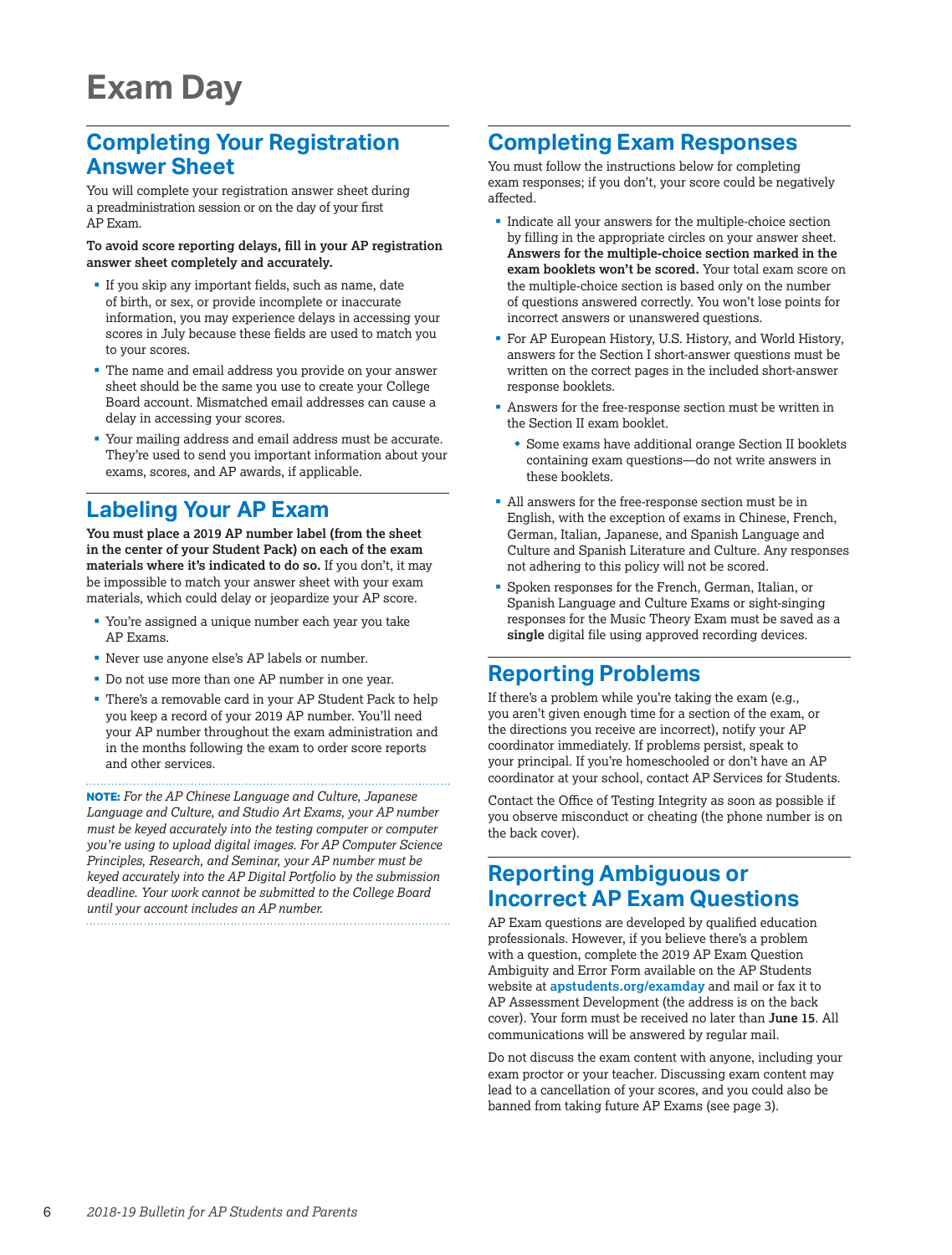# **Additional Information**

### **Students with Disabilities**

If you have a documented disability, you may be eligible for accommodations on the AP Exams. Some types of accommodations are:

- Extended time
- § Large-type exams
- § Enlarged (large-block) answer sheets
- § Braille exams
- § ATC-format exams
- § Permission to use a braille device, computer, or magnifying device
- A reader to dictate questions
- A writer/scribe to record responses
- A written copy of oral instructions

Other accommodations are also available.

**All accommodations must be approved by the College Board's Services for Students with Disabilities (SSD). If you test with accommodations that have not been approved by the College Board, your scores won't be reported.**

#### Requesting Accommodations

Most students work with the school's SSD coordinator to apply for accommodations before the AP Exam administration. The SSD coordinator requests and manages the accommodations online.

- § Information about administering accommodations for AP Exams is available at **[collegeboard.org/apssd](http://www.collegeboard.org/apssd)**.
- § In some cases, documentation of the disability and need for accommodations is requested for the College Board's review.

Requests for accommodations, and, when required, complete documentation, should be submitted by **February 22.** Requests should be submitted as early as possible so they can be reviewed and processed before the exam ordering deadlines. If requests are submitted after this date, there's no guarantee accommodations will be approved or appropriate exam materials will be shipped in time for the exam.

#### Existing Approvals

If you've already received College Board–approved accommodations for AP Exams, the PSAT/NMSQT® , PSAT 10® , or the SAT® , you don't need to submit a new form unless:

- § You change schools, in which case your new school's SSD coordinator should be asked to verify your accommodations through the online system.
- § You need different accommodations. In this case, your school's SSD coordinator **must** submit an Accommodations Change Request, which can be downloaded from SSD Online.

**NOTE:** *Some accommodations are administered differently across College Board programs. For example, for AP, a student approved for extended time will not automatically be provided extra breaks. A student requiring extra breaks must apply for that specific accommodation for AP Exams. Keep in mind that AP Exams in most world languages and cultures and Music Theory include listening and speaking components.*

You are your own best advocate to ensure you receive the testing accommodations you need; this means that you are also responsible for following through on the required procedures. Check with your school's SSD coordinator to confirm the specific accommodations that have been requested. The specific accommodations that have been requested may appropriately differ from what is being used in school.

### **Assistance for Temporary Physical or Medical Conditions**

A student who has a temporary medical or physical condition (e.g., a broken hand) may request temporary assistance if it's needed to complete the exam. This process should be used only for students who don't have a disability but who need temporary support to test. To request temporary support, talk to your AP coordinator.

### **Homeschoolers and Students Whose Schools Do Not Offer AP**

If you're a homeschooled student, you're preparing on your own, or you attend a school that doesn't offer AP, you can arrange to test at a participating school (or authorized test center for students outside the U.S.).

#### Student Responsibilities

- **Prepare a list of the exams you plan to take.**
- § **No later than March 1**: Contact AP Services for Students to get the contact information of local AP coordinators.
- § **No later than March 15**: Contact the AP coordinators identified by AP Services for Students to determine if one of them can arrange testing for you.
- § Inform the coordinator you're trying to find a school willing to administer AP Exams to outside students.
- § Notify the school of any accommodations you may need.
- § Use the state homeschool code or your school's code provided by the AP coordinator on the day of the exam. You must **not** use the school code of the school where you test. Be sure to obtain your school's 6-digit code from your principal or school counselor in advance of the exam. If you're homeschooled or attend a school that doesn't have a school code, use the state or international homeschool code given to you on the day of the exam.
- Bring a valid government- or school-issued photo ID with you to the exam. If you have approval from the College Board to test with accommodations, you must also bring your Student Accommodation Letter.

Once you find a school willing to administer your exams, that school's AP coordinator is responsible for ordering your exam materials, telling you when and where to report for the exams, and collecting the exam fees. Schools may charge a higher fee to recover additional proctoring or administration costs. That school must administer the exams for you; the school cannot forward exam materials to you or your school for handling.

**Note for 2019-20**: AP Exams in 2020 must be ordered in the fall of 2019. You'll need to arrange testing before this deadline.

**NOTE:** *Only students who attend a school that has been accepted into the AP Capstone Diploma program can enroll in AP Seminar or AP Research and submit performance tasks and/or take the AP Seminar end-of-course exam. Homeschool organizations and online providers are currently not eligible to participate in the AP Capstone Diploma program.*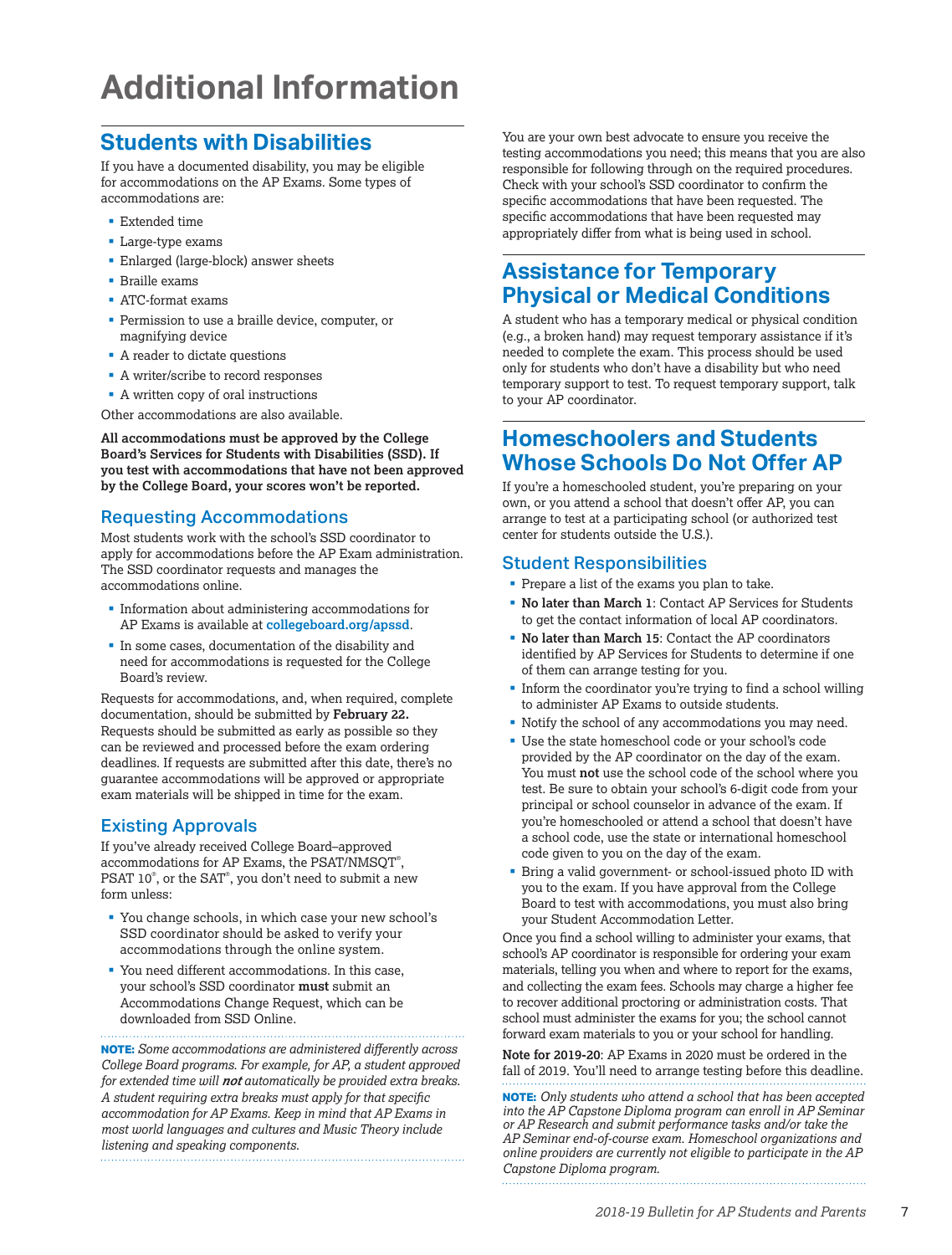### **Students Testing in California**

Amendments to the California Education Code require the College Board to adopt certain procedures for students who take AP Exams in California. A provision of this law mandates that students be able to obtain certain information concerning the purpose of the exams, procedures for releasing score reports, score interpretations, and the use of exam scores. For more detailed information, students in California can download the *2018-19 Bulletin for AP Students and Parents— California Supplement* at **[apstudents.org/prepare](http://apstudents.org/prepare)**.

### **Lost or Damaged Exams**

In rare instances, exams or portions of exams are lost or damaged in the shipping and handling process, making it impossible to score a student's work. After exhausting every effort to locate the missing materials, the AP Program will typically offer the student two options: to retake the affected exam, which is then scored, or to cancel the exam and receive a refund based on the fee you paid for your exam.

# **AP Student Checklist 2019**

#### Before Exam Day

- $\Box$  Review released free-response questions at **[apstudents.org/courses](http://apstudents.org/courses)** to get to know the exam. Complete released exams are available for sale at **[collegeboard.org/store](http://collegeboard.org/store)**.
- □ **February 22:** Deadline to submit requests for accommodations for the May exams. Talk to your SSD coordinator to arrange your paperwork.
- □ Are you homeschooled or do you attend a school that **doesn't offer AP Exams?** Review the instructions on page 7, and note these deadlines:
	- No later than March 1: Deadline to contact AP Services for Students for a list of local AP coordinators at whose schools you might be able to test.
	- $\bullet$  **No later than March 15:** Deadline to contact AP coordinators identified by AP Services for Students.
- $\Box$  Check the exam schedule on the back cover of this bulletin. If you have AP Exams scheduled for the same date and time, ask your AP coordinator for information about taking one of the exams during the late-testing period.
- $\Box$  For AP Studio Art: In late January or early February, you'll receive information from your teacher about accessing the AP Studio Art Digital Submission web application (**[apstudio.ets.org](http://apstudio.ets.org)**). Start uploading images as soon as you can after getting access, and work with your teacher on your portfolio throughout the spring. You should forward your completed Studio Art portfolio digital sections to your teacher by late April. Talk to your teacher, and follow their specific deadline(s). For more information, visit **[apstudents.org/studioartdigital](http://apstudents.org/studioartdigital)**.
- □ By **April 30, 11:59 p.m. ET**, for AP Capstone (AP Seminar and AP Research) and AP Computer Science Principles, you'll need to submit your performance tasks as final to the College Board for scoring. Make sure you get your AP number ahead of this deadline.
- $\Box$  Is your calculator appropriate for use on AP Exams in **Biology, Calculus, Chemistry, Physics, or Statistics?**  Visit **[apstudents.org/courses](http://apstudents.org/courses)**, and click on the link for your course for information about approved calculators.
- $\Box$  For reasons of exam security, phones and other electronic devices are not allowed in the testing room. Don't risk having them confiscated or your score canceled. (See pages 3 and 5 for details.)
- $\hfill\Box$  <br> Review the test security and exam administration policies and procedures (pages 3–5) and what to bring and what not to bring to the exam (page 5).

#### Exam Day

- □ May 6-10, 13-17: 2019 AP Exams
- $\Box$  Do you know your 2019 AP number? Your AP number is in your AP Student Pack, which you'll receive from your AP coordinator or proctor. It links all of your exam materials to you. You will be asked to label all your exam materials with your AP number. For AP Studio Art, you'll need your AP number to complete your Studio Art portfolio digital sections and submit them to your teacher.

**TIP:** *Remove your AP number card from your AP Student Pack and keep it somewhere safe. You'll need your AP number to access your scores online once they become available in July.* 

#### After Exam Day

- **□ June 15:** If you want to withhold or cancel one or more of your exam scores or change the score report recipient of your 2019 AP Exams, AP Services must receive your request by this date. Scores may be canceled at any time, but if you prefer that your scores for 2019 not be sent to the college you indicated on your answer sheet, you must notify AP Services by this date. All score reports are cumulative unless a specific score is withheld or canceled.
- **July:** Score reports are available. For details, visit **[apscore.org](http://apscore.org)**.
- □ Sept. 15: Deadline for ordering your free-response booklets from the 2019 AP Exam administration.
- **□ Oct. 31:** Deadline for requesting the Multiple-Choice Rescore Service.

#### **Planning for College? Check Out SAT Subject Tests™**

Many SAT Subject Tests cover content you learned in your AP classes. The SAT Subject Tests are one-hour exams that give you the opportunity to demonstrate knowledge in specific subject areas. Some colleges require or recommend SAT Subject Tests, especially if you're applying to take specific courses or programs.

Learn more, register, and get free practice tools at **[SATSubjectTests.org/AP](http://www.SATSubjectTests.org/AP)**.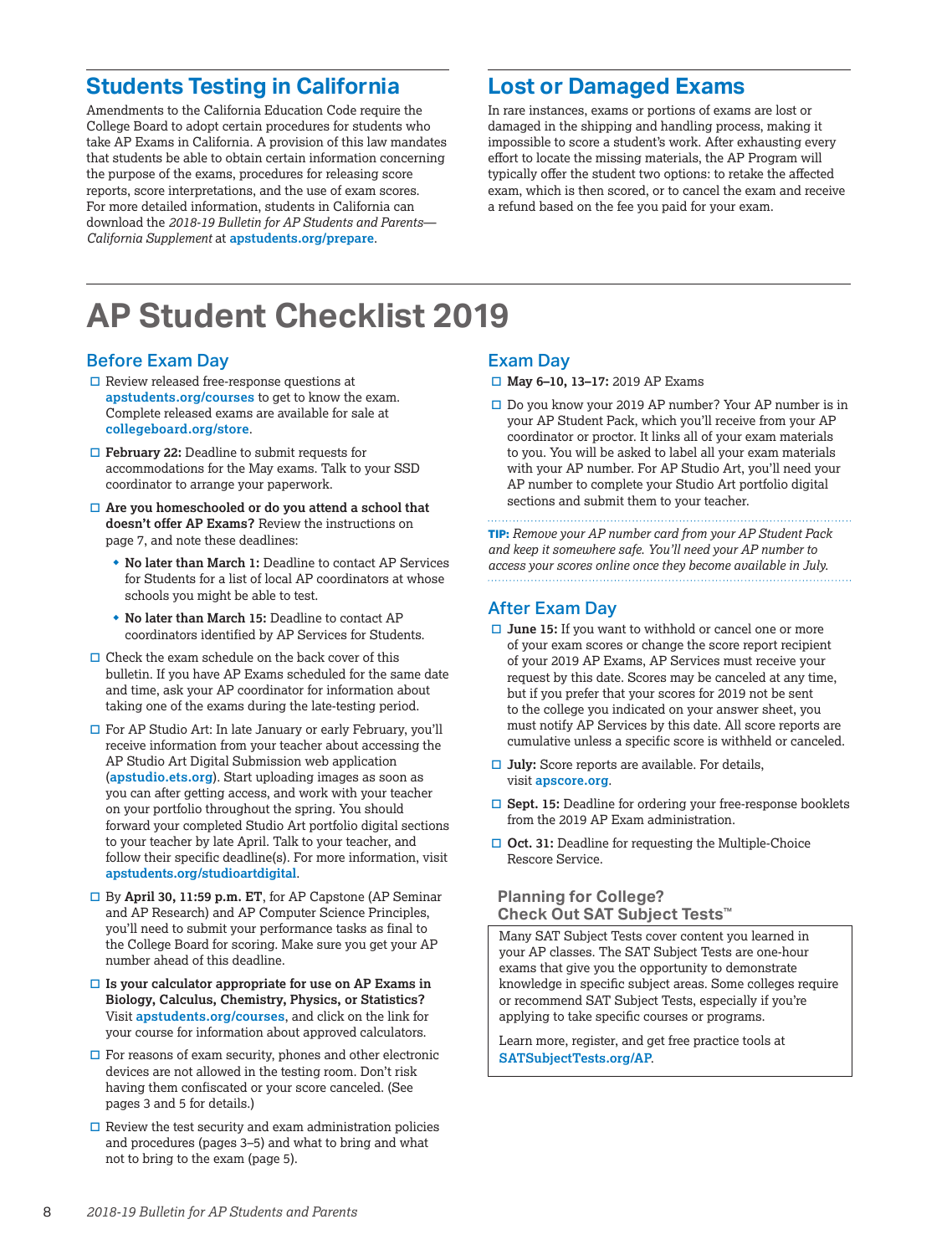# **Getting and Sending Your Exam Scores**

In July of the year you take the exam, AP score reports are made available to you, the college you designate on your first AP answer sheet, and your high school. Each score report is cumulative—it includes scores from every AP Exam you have ever taken, unless you have requested that one or more scores be withheld or canceled.

#### Getting Your Scores

- **1.** Sign up for a College Board account at **[collegeboard](http://www.collegeboard.org/register) [.org/register](http://www.collegeboard.org/register)**. You may already have an account if you've previously taken an AP Exam, registered for the SAT, or participated in other College Board programs. Scores are **only** available online, so make sure you sign up for a College Board account and are able to log in successfully.
- **2.** Check **[apscore.org](http://apscore.org)** after exams to find out when you can access your scores in July. You'll also receive an email reminding you how and when to access your scores.
- **3.** Sign in at **[apscore.org](http://apscore.org)** with your College Board account username and password. You may be asked to enter your AP number (the 8-digit number on the labels inside your AP Student Pack) or your student identifier (if you included it on your AP answer sheet) to access your scores if this is your first time viewing AP scores.

**NOTE:** *Some scores take longer to process due to late testing or other special circumstances (e.g., late arrival of testing materials or extra time needed to match your records). If your score is delayed, this will be indicated on your online score report. Once your score has been processed, you'll receive an email letting you know your online score report has been updated. If your scores aren't available by September 1, contact AP Services for Students.*

#### Sending Your Scores

On the first AP answer sheet you fill out, you can indicate a college or university to receive your score report for free.

If you choose not to indicate a score report recipient on your AP answer sheet you may send a score report to a college at a later time for a fee of \$15 per report for standard processing or \$25 per report for rush processing.

- **1.** After signing in to view your scores, select the "Send Scores to Colleges Now" button.
- **2.** Follow the prompts for sending your score reports to colleges.

### **Additional Score Reporting Services**

To request additional score reporting services, visit **[apstudents.org/ssr](http://apstudents.org/ssr)**. Print and complete the appropriate form, and mail or fax it to the address listed on the form. **A signature from you or your parent/guardian is required on every form.**

| <b>Service</b>                                                                                                                                                                                                                                                                                                                                                                                                                                                               | <b>Deadline</b>                                                                                                                                                                                                                                                                                                                                                | Fee                                                                                                                                                                                                                                                                                    |
|------------------------------------------------------------------------------------------------------------------------------------------------------------------------------------------------------------------------------------------------------------------------------------------------------------------------------------------------------------------------------------------------------------------------------------------------------------------------------|----------------------------------------------------------------------------------------------------------------------------------------------------------------------------------------------------------------------------------------------------------------------------------------------------------------------------------------------------------------|----------------------------------------------------------------------------------------------------------------------------------------------------------------------------------------------------------------------------------------------------------------------------------------|
| <b>Score Withholding</b><br>You can withhold one or more scores from the college<br>specified on your registration answer sheet or from<br>any other college to which you want to send a score<br>report. The score will be withheld from any future<br>score reports sent to that particular college. This does<br>not permanently delete your score. You may release<br>a withheld score by mailing or faxing a signed written<br>request to AP Services for Students.     | June 15, 2019: Requests must be received, with<br>payment, to withhold scores from the college<br>indicated on your 2019 registration answer sheet. To<br>withhold a score from a college other than the one<br>indicated on your registration answer sheet, you may<br>mail or fax a score withholding form to the address<br>listed on the form at any time. | \$10 per score per college to<br>withhold a score plus \$15 per<br>report for standard processing or<br>\$25 per report for rush processing<br>to send the score report to the<br>college. There's no charge to<br>release scores, but you must pay<br>the fee to have the score sent. |
| <b>Score Cancellation</b><br>Canceling your AP Exam score permanently deletes it;<br>it cannot be reinstated at a later time. Scores may be<br>canceled at any time. Once you request a cancellation,<br>the score will never be available to you, and it will never<br>be listed on any future score reports. Archived scores<br>cannot be canceled.                                                                                                                        | June 15, 2019: Requests must be received to cancel<br>scores being sent to the college indicated on your 2019<br>registration answer sheet. You can also give your form<br>to your AP coordinator after the exam. After June 15,<br>scores will be sent automatically to the college indicated<br>on your registration answer sheet.                           | No fee: exam fees are not<br>refunded.                                                                                                                                                                                                                                                 |
| <b>Multiple-Choice Rescore Service</b><br>You may request to have your multiple-choice answer<br>sheet rescored by hand. That score and your free-<br>response score are weighted and combined, converted<br>into an AP score, and compared to the originally reported<br>score. If the scores are different, the rescored score will<br>prevail, and it will be sent to you and to any college to<br>which you previously sent your score.                                  | Oct. 31, 2019: Requests must be received by Oct. 31<br>of the year you take the exam. You'll receive a letter<br>confirming the results of the rescore six to eight weeks<br>after your request is received.                                                                                                                                                   | \$30 per exam.                                                                                                                                                                                                                                                                         |
| <b>Free-Response Booklet</b><br>You may obtain your original free-response booklet(s)<br>from the most recent exam administration only if<br>the free-response questions are released on the<br>College Board website two days following the exam<br>administration. No comments, corrections, or scores<br>are included. Booklets for exams whose free-response<br>questions are not released on the College Board<br>website (e.g., late-testing exams) are not available. | Sept. 15, 2019: Requests must be received by<br>Sept. 15 of the year you take the exam. You won't<br>be able to obtain your booklet after this date. You'll<br>receive your booklet two to three weeks after your<br>order is received; however, no orders for free-response<br>booklets will be processed until all AP Exams have<br>been scored in July.     | \$10 per booklet. Note: Short-<br>answer response booklets and<br>free-response booklets will be<br>sent for European History, U.S.<br>History, and World History.                                                                                                                     |